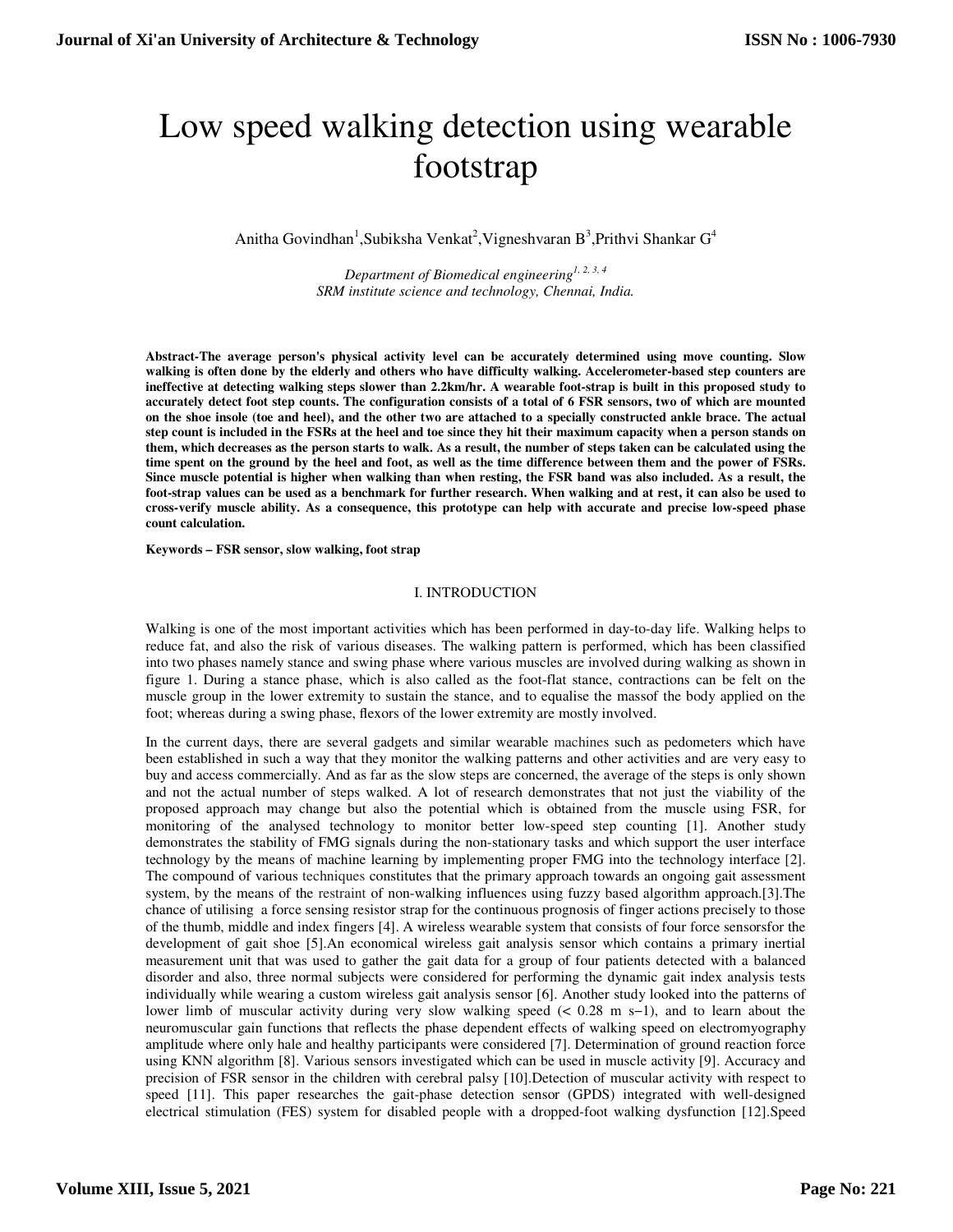associated alterations of muscular motion from normal to slow walking [13].This paper provides alternate measure of muscle activity via using FMG [14]. Observation of pelvic floor muscles during varying running speed [15]. measure of muscle activity via using FMG [14]. Observation of pelvic floor muscles during varying running<br>speed [15].<br>In this proposed design, the use of force myography (FMG) is explored as an alternate solution to accele

for counting steps. FMG consists of FSRs which record the movements of the limbs while undergoing various for counting steps. FMG consists of FSRs which record the movements of the limbs while undergoing various muscle activities. These FSRs are used by placing them in the insoles of the shoes so that the gait activities can be monitored by the assessment of foot pressure distribution on the ground even while walking slowly. The contraction and relaxation of the extensors during the flat-foot stance and also the flexors during swing phases would exert various force distributions on the FSR band due to the pressure applied while walking, giving rise would exert various force distributions on the FSR band due to the pressure applied while walking, giving rise<br>to a distinctive FMG pattern. All these approaches differ from each other and none of the approaches were used to record the walking speed (<2.2 km/hr). in this paper we designed the prototype which is used the low walking speed which is below 2.2 km/hr. It can be concluded that the FSRs on the insole of the shoe and the band tied on the ankle along with the EMG senor will help to detect slow walking steps more accurately and precisely.



Figure 1. The image depicts the normal walking pattern of a human being Source: IJCAM MATERIAL (A REVIEW OF GAIT CYCLE AND ITS PARAMETERS)

## **II. MATERIALS AND METHODS**

*2.1 Block diagram of proposed study -*



Figure2. Arrangement of components and sequential block diagram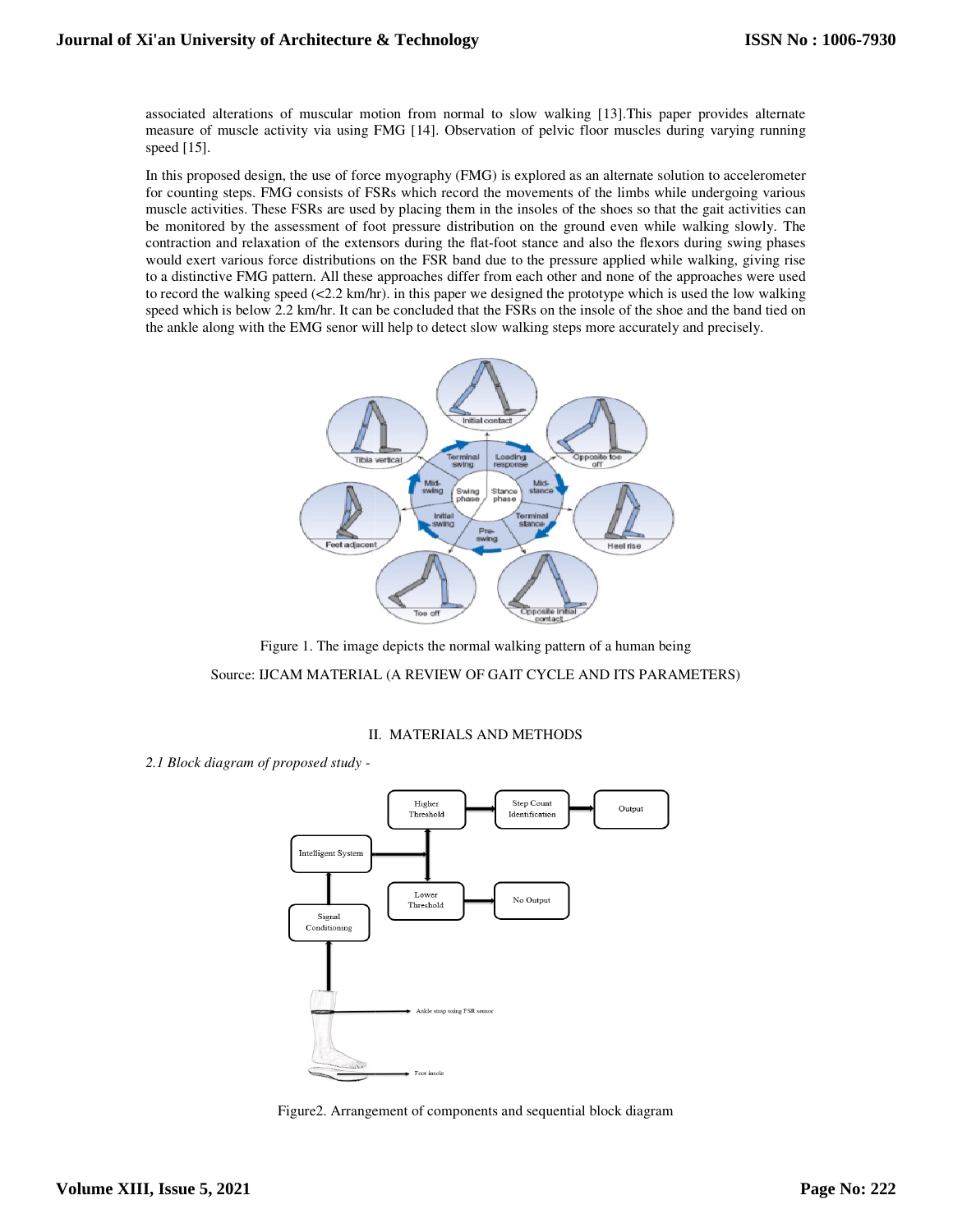The muscle potential obtained from the calf muscle using ankle strap and from the foot insole causes the change in resistance on the FSR. The change in resistance obtained from each FSR is being transmitted to the intelligent system. The intelligent system in our project is Arduino pro mini which measures the pressure with high threshold value and forwards the unprocessed data to the computer via Bluetooth and it is driven by four 1.5volt battery. The raw data obtained from Bluetooth has been converted to digital signal by programming to obtain the result is displayed on the computer screen in excel format.

#### III. MATERIALS USED IN PROPOSED STUDY

The FSR sensor allows us to detect physical pressure and squeezing undergoes change in resistance when force is applied. The force sensitivity ranges from less than hundred grams to ten kilograms. The FSR is made up of 2 layers which are separated by a spacer. The FSR used is Inter LINK 402 FSR shown in figure 3. Its diameter is about 18.3 mm. The microcontroller that is used is Arduino pro mini shown in figure 4. It is based on ATmega328.It has 14 digital input/output pins alongwith 6 analog inputs. Each pin can deliver or accept a maximum of 40 mA and has an internal pull-up resistor (disconnected by default) of 20-50 kilo Ohms. The AT mega328 is provided with 32 kB of flash memory for storing code.



Figure3. FSR sensor



Figure 4.Arduino pro mini



Figure 5. Bluetooth device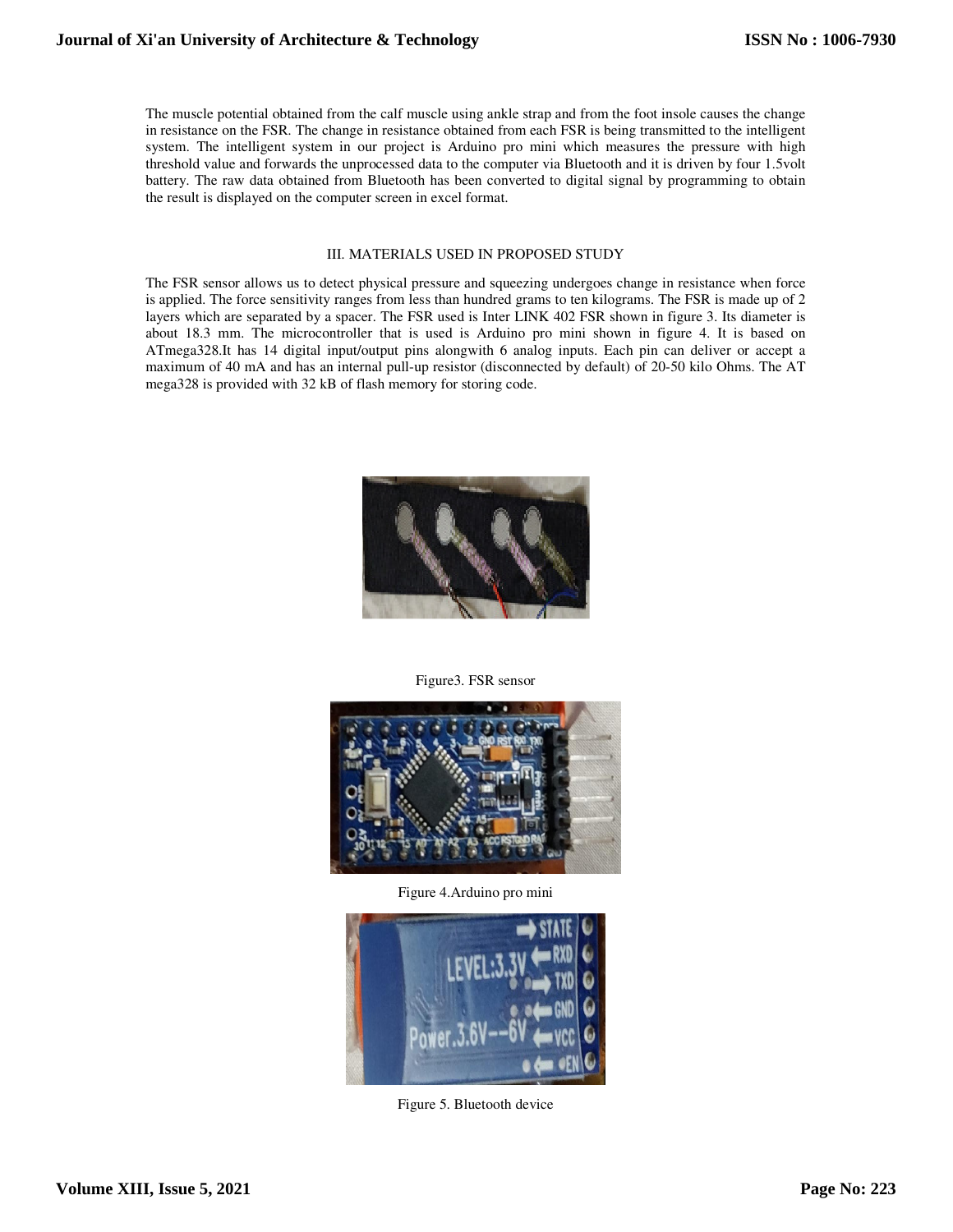HC-05 Bluetooth Module shown in figure 5 is an unchallenging bluetooth SPP module; it is outlined for transparent serial wireless connection. This HC HC-05 module works on dual operating modes, one is the Data mode in which it can cast and obtain data from other bluetooth devices and the next mode is the AT Command mode where the default device settings can be altered depending upon the requirement. The designed ankle strap which consists of four FSR sensors are stitched on standard Velcro with equal distance in the form a band for placing it in the calf muscles as shown in figure 6. The insole consists oftwo FSRs are stitched in the place of HC-05 Bluetooth Module shown in figure 5 is an unchallenging bluetooth SPP module; it is outlined for transparent serial wireless connection. This HC-05 module works on dual operating modes, one is the Data mode in which i expound, and works in the concept of objects data in the form of fields and code, an upraised programming expound, and works in the concept of objects data in the form of fields and code, an upraised programming<br>language with complicated semantics. It is convenient to learn the syntax, ithighlights readability and therefore deducts the cost of program maintenance. The latest version of Python used is Python 3.0. **Unternal of Xi'an University of Architecture & Technology<br>
112 C & Bleatoch Models shown in figure 3 is an univalidating biserood SPP models is in united for<br>
model were the distribution of the following the shown in the** 



Figure 6. Designed ankle strap



Figure 7. Foot insole

# IV. EXPERIMENTAL PROCEDURE

The participant is made to walk slowly wearing the insole and foot strap. The environment is made conducive for the participant to walk properly and without any strain or discomfort. After performing the experiment by all for the participant to walk properly and without any strain or discomfort. After performing the experiment by all<br>the participants, the values were obtained with the help of Arduino pro mini and the data is transferred via Bluetooth to the system. The raw data obtained from Bluetooth has been converted to digital signal by using python software in order to obtain the results which will be displayed on the computer screen in excel format along with the recording of date and time. Python software used in our project is easy and the syntax is simple to learn and perform coding. the system. The raw data obtained from Bluetooth has been converted to digital signal by usin<br>are in order to obtain the results which will be displayed on the computer screen in excel form<br>e recording of date and time. Py

| Table -1 Details of participants |  |  |  |  |
|----------------------------------|--|--|--|--|
|----------------------------------|--|--|--|--|

| Age (years) | Gender (Male: Female)<br>Ratio | Weight $(Kg)$ |
|-------------|--------------------------------|---------------|
| 55-65       | 3:2                            | $70 \pm 3.6$  |

20 Participants (Table 1) belonging to age categories of both the sexes were considered for this project. Participants suffering from various walking disorders were not considered and a written consent stating the same 20 Participants (Table 1) belonging to age categories of both the sexes were considered for this project.<br>Participants suffering from various walking disorders were not considered and a written consent stating the same<br>was (<2.2Km/hr). The participant is made to walk 9 steps at a slow speed according to their convenience. Two FSR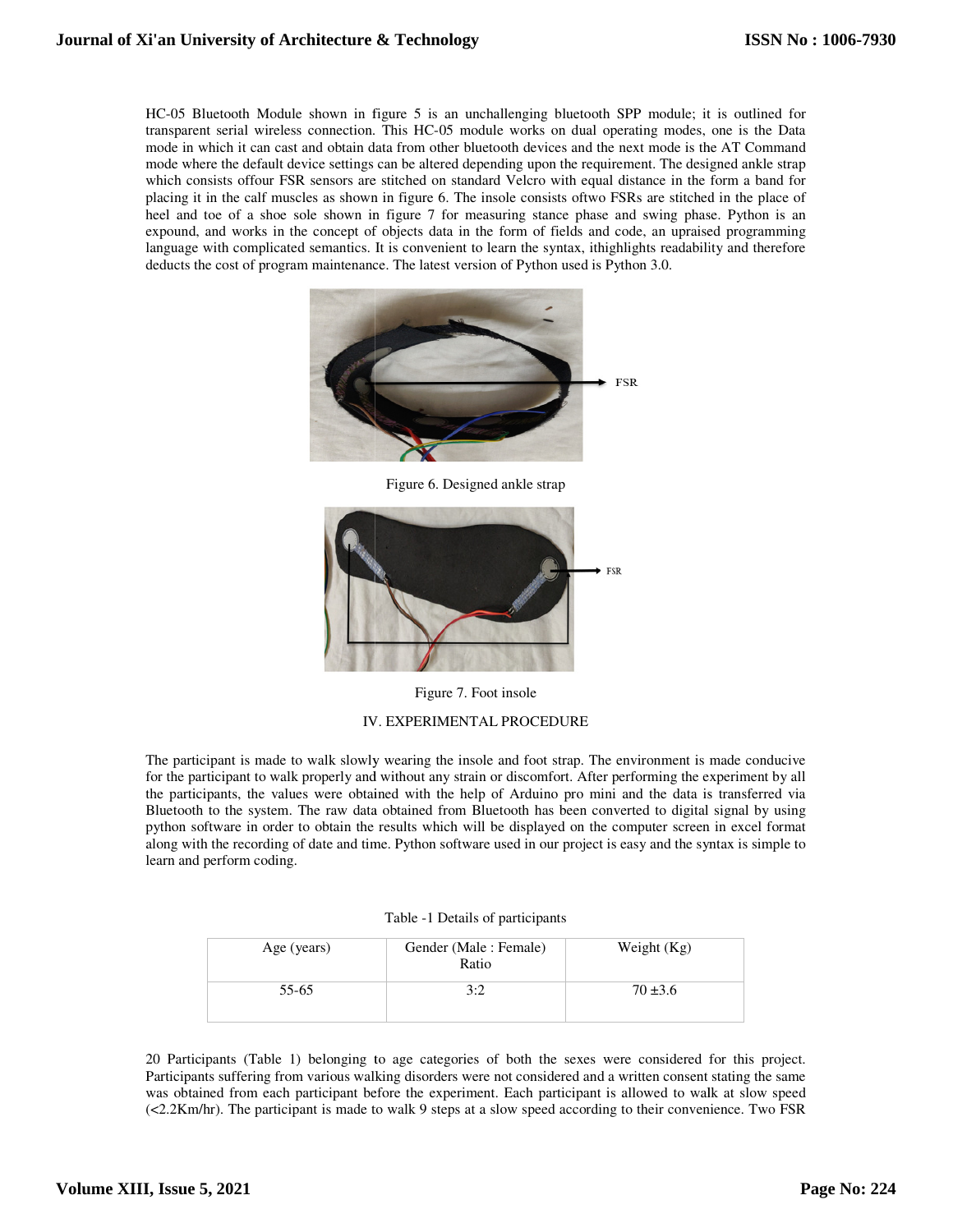sensors that are stitched to the insole is placed below the right foot such that the heel and toe of the foot are in contact with the FSRs. The band made out of 4 FSR sensors is tied to the right foot's ankle. The complete designed foot strap is shown in figure 8.



Figure 8. Designed foot strap

# V.RESULT AND DISCUSSION

## Table -2 Heel Vs FSR

| Step count     | Time (sec)     | Heel (mV)         | FSR (mV) |
|----------------|----------------|-------------------|----------|
|                | $\overline{0}$ | 1.79              | 0.0875   |
|                | 0.16           | 1.53              | 0.2750   |
|                | 0.29           | 1.31              | 0.2825   |
| 1              | 0.43           | 0.89              | 0.2800   |
|                | 0.54           | 0.97              | 0.3050   |
|                | 0.65           | 1.21              | 0.2950   |
|                | 0.83           | 1.54              | 0.2100   |
|                | 0.96           | 1.83              | 0.1850   |
|                | 1.04           | 1.85              | 0.1830   |
|                | 1.15           | 1.57              | 0.2400   |
|                | 1.27           | 1.36              | 0.2850   |
|                | 1.38           | 1.11              | 0.2950   |
| $\overline{2}$ | 1.5            | 0.92              | 0.3125   |
|                | 1.63           | 1.02              | 0.2823   |
|                | 1.76           | 1.28              | 0.2571   |
|                | 1.85           | 1.59              | 0.2310   |
|                | 1.98           | 1.8               | 0.1810   |
|                | 2.02           | 1.84              | 0.1860   |
|                | 2.14           | 1.69              | 0.2600   |
|                | 2.26           | 1.37              | 0.2900   |
| $\mathfrak{Z}$ | 2.39           | 1                 | 0.3025   |
|                | 2.53           | $\overline{0.92}$ | 0.3200   |
|                | 2.68           | 1.12              | 0.2925   |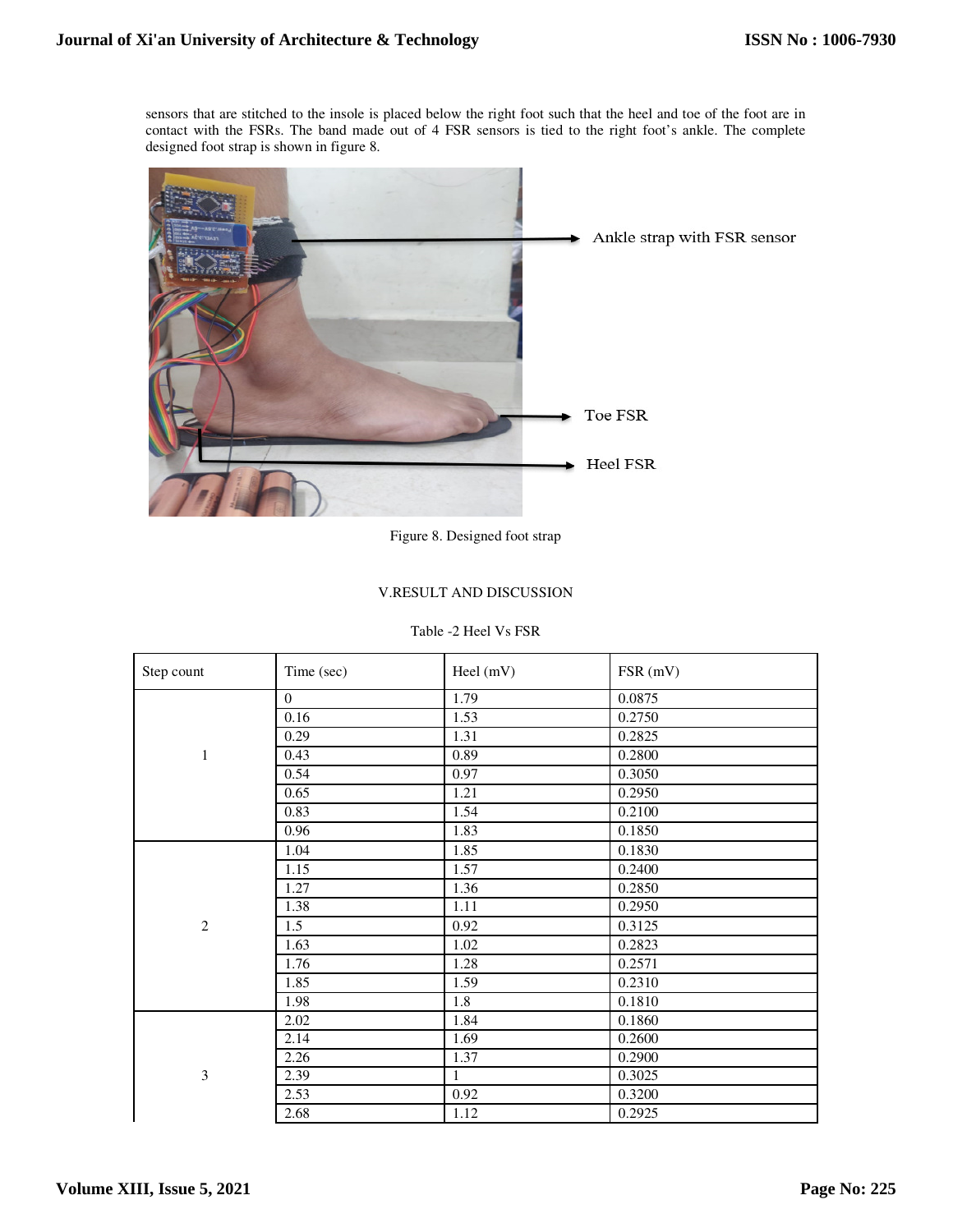|                | 2.82 | 1.44    | 0.2550 |
|----------------|------|---------|--------|
|                | 2.95 | 1.86    | 0.1825 |
|                | 3.04 | 1.89    | 0.1799 |
|                | 3.17 | 1.57    | 0.2600 |
|                | 3.33 | 1.18    | 0.2800 |
| $\overline{4}$ | 3.42 | 0.96    | 0.2975 |
|                | 3.6  | 1.07    | 0.3270 |
|                | 3.73 | 1.28    | 0.2725 |
|                | 3.81 | 1.55    | 0.2275 |
|                | 3.93 | 1.83    | 0.1800 |
|                | 4.01 | 1.87    | 0.1820 |
|                | 4.13 | 1.62    | 0.2525 |
|                | 4.27 | 1.29    | 0.2950 |
|                | 4.41 | 1       | 0.3075 |
| 5              | 4.58 | $0.8\,$ | 0.2973 |
|                | 4.66 | 1.08    | 0.2876 |
|                | 4.73 | 1.26    | 0.2715 |
|                | 4.85 | 1.57    | 0.2275 |
|                | 4.97 | 1.81    | 0.1790 |



Figure 9. The above graph shows the potential of heel and FSR in millivolts (mV)

From the above tabulation table 2 and its corresponding graph figure 9, it can be understood that when the foot is at the rest position (in contact with the ground), the potential recorded from the heel FSR is maximum and the potential recorded from the FSRs on the foot strap is minimum. When the foot is in motion (during stance and swing phase), the potential recorded from the heel is minimum and the potential recorded from the FSRs is maximum.

|  |  | Table -3 Toe Vs FSR |
|--|--|---------------------|
|--|--|---------------------|

| Step count | Time (sec) | Toe $(mV)$ | FSR(mV) |
|------------|------------|------------|---------|
|            |            | 1.1        | 0.0875  |
|            | 0.16       | 0.92       | 0.275   |
|            | 0.29       | 0.74       | 0.2825  |
|            | 0.43       | 0.3        | 0.28    |
|            | 0.54       | 0.44       | 0.305   |
|            | 0.65       | 0.85       | 0.295   |
|            | 0.83       | 0.94       | 0.21    |
|            | 0.96       | 1.15       | 0.185   |
|            | 1.04       | 1.18       | 0.183   |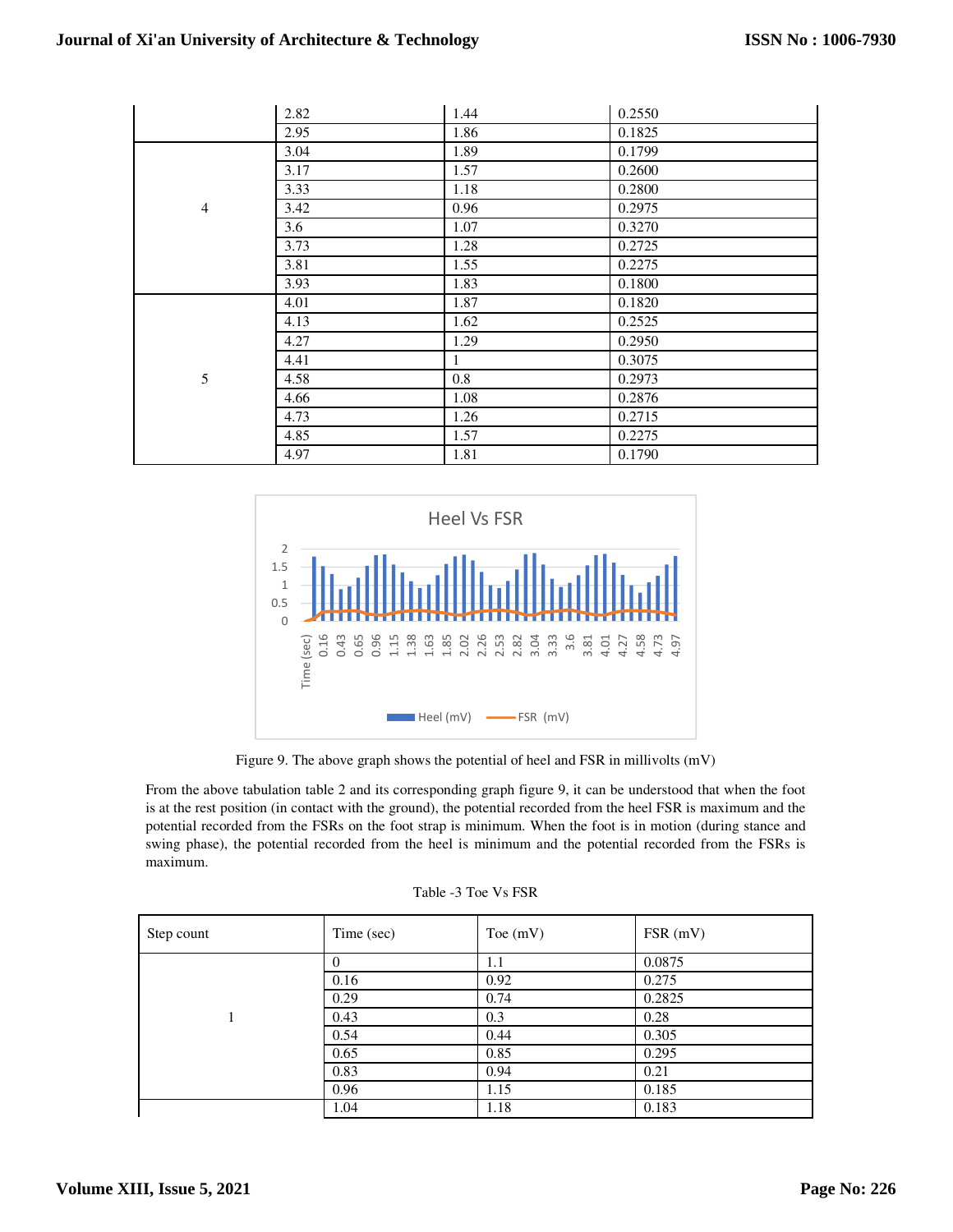|                | 1.15              | 0.98 | 0.24   |
|----------------|-------------------|------|--------|
|                | 1.27              | 0.77 | 0.285  |
|                | 1.38              | 0.52 | 0.295  |
| $\mathbf{2}$   | 1.5               | 0.33 | 0.3125 |
|                | 1.63              | 0.48 | 0.2823 |
|                | 1.76              | 0.71 | 0.2571 |
|                | 1.85              | 0.96 | 0.231  |
|                | 1.98              | 1.2  | 0.181  |
|                | 2.02              | 1.19 | 0.186  |
|                | 2.14              | 1.09 | 0.26   |
|                | 2.26              | 0.77 | 0.29   |
| 3              | 2.39              | 0.46 | 0.3025 |
|                | $2.\overline{53}$ | 0.36 | 0.32   |
|                | 2.68              | 0.53 | 0.2925 |
|                | 2.82              | 0.84 | 0.255  |
|                | 2.95              | 1.16 | 0.1825 |
|                | 3.04              | 1.21 | 0.1799 |
|                | 3.17              | 0.94 | 0.26   |
|                | 3.33              | 0.61 | 0.28   |
| $\overline{4}$ | 3.42              | 0.38 | 0.2975 |
|                | 3.6               | 0.46 | 0.327  |
|                | 3.73              | 0.63 | 0.2725 |
|                | 3.81              | 0.93 | 0.2275 |
|                | 3.93              | 1.11 | 0.18   |
|                | 4.01              | 1.14 | 0.182  |
|                | 4.13              | 1.01 | 0.2525 |
|                | 4.27              | 0.65 | 0.295  |
|                | 4.41              | 0.42 | 0.3075 |
| 5              | 4.58              | 0.35 | 0.2973 |
|                | 4.66              | 0.47 | 0.2876 |
|                | 4.73              | 0.62 | 0.2715 |
|                | 4.85              | 0.93 | 0.2275 |
|                | 4.97              | 1.13 | 0.179  |



Figure 10. The above graph shows the potential of Toe and FSR in millivolts (mV)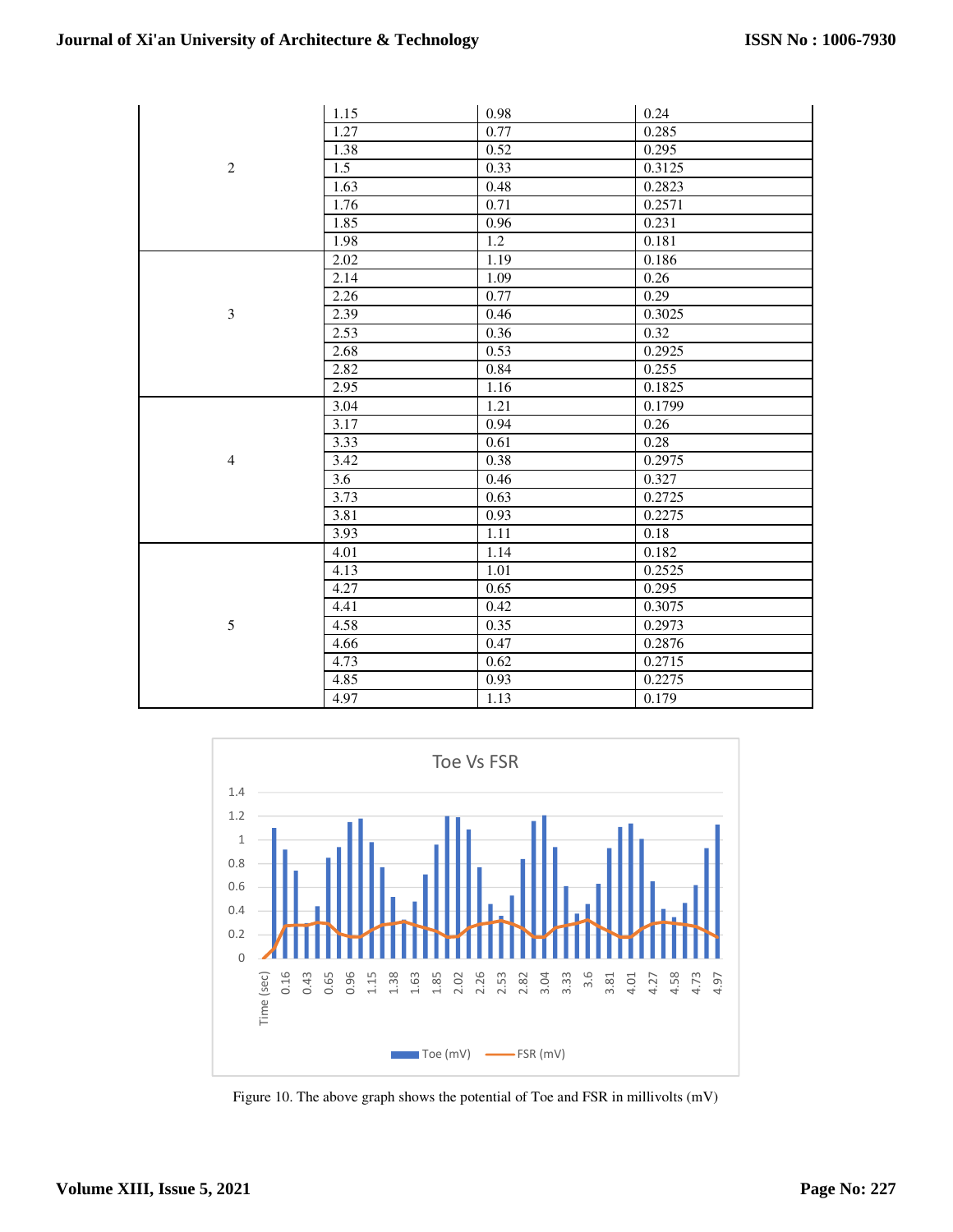From the above tabulation table3 and its corresponding graph figure 10, it is understood that when the foot is at the rest position, the potential recorded from the toe FSR is maximum and the potential recorded from the FSRs on the footstrap is minimum. When the foot is in motion, the potential recorded from the toe is minimum and the potential recorded from the FSRs is maximum.

| Step count     | Time (sec)       | Heel (mV)    | Toe (mV) |
|----------------|------------------|--------------|----------|
|                | $\overline{0}$   | 1.79         | 1.1      |
|                | 0.16             | 1.53         | 0.92     |
|                | 0.29             | 1.31         | 0.74     |
| $\,1$          | 0.43             | 0.89         | 0.3      |
|                | 0.54             | 0.97         | 0.44     |
|                | 0.65             | 1.21         | 0.85     |
|                | 0.83             | 1.54         | 0.94     |
|                | 0.96             | 1.83         | 1.15     |
|                | 1.04             | 1.85         | 1.18     |
|                | 1.15             | 1.57         | 0.98     |
|                | 1.27             | 1.36         | 0.77     |
|                | 1.38             | 1.11         | 0.52     |
| $\sqrt{2}$     | 1.5              | 0.92         | 0.33     |
|                | 1.63             | 1.02         | 0.48     |
|                | 1.76             | 1.28         | 0.71     |
|                | 1.85             | 1.59         | 0.96     |
|                | 1.98             | 1.8          | 1.2      |
|                | 2.02             | 1.84         | 1.19     |
|                | 2.14             | 1.69         | 1.09     |
|                | 2.26             | 1.37         | 0.77     |
| $\mathfrak z$  | 2.39             | $\mathbf{1}$ | 0.46     |
|                | 2.53             | 0.92         | 0.36     |
|                | 2.68             | 1.12         | 0.53     |
|                | 2.82             | 1.44         | 0.84     |
|                | 2.95             | 1.86         | 1.16     |
|                | 3.04             | 1.89         | 1.21     |
|                | 3.17             | 1.57         | 0.94     |
|                | 3.33             | 1.18         | 0.61     |
| $\overline{4}$ | 3.42             | 0.96         | 0.38     |
|                | $\overline{3.6}$ | 1.07         | 0.46     |
|                | 3.73             | 1.28         | 0.63     |
|                | 3.81             | 1.55         | 0.93     |
|                | 3.93             | 1.83         | 1.11     |
|                | 4.01             | 1.87         | 1.14     |
|                | 4.13             | 1.62         | 1.01     |
|                | 4.27             | 1.29         | 0.65     |
|                | 4.41             | $\mathbf{1}$ | 0.42     |
| 5              | 4.58             | 0.8          | 0.35     |
|                | 4.66             | 1.08         | 0.47     |
|                | 4.73             | 1.26         | 0.62     |
|                | 4.85             | 1.57         | 0.93     |
|                | 4.97             | 1.81         | 1.13     |

# Table -4 Heel Vs Toe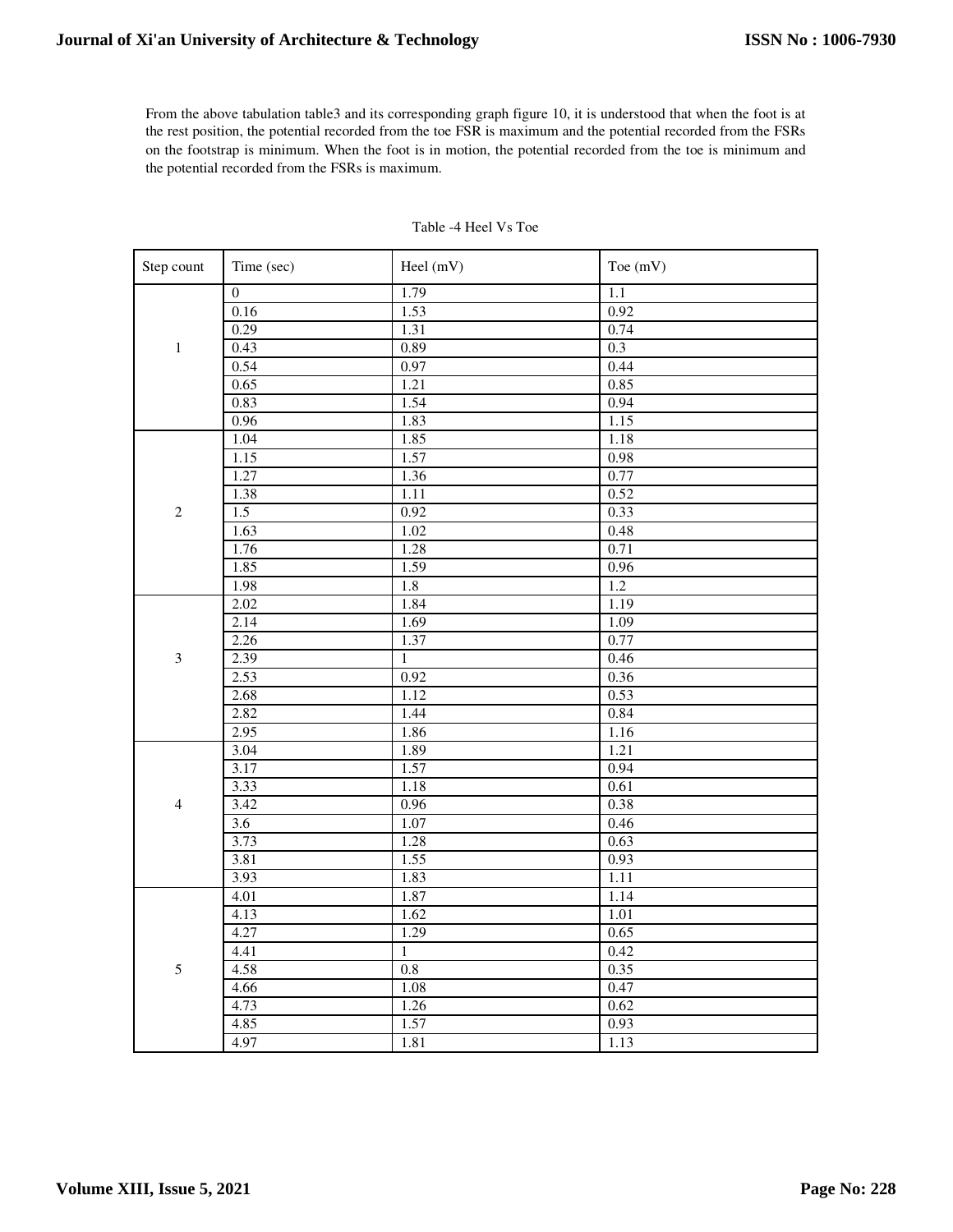

Figure 11. The above shows the potential of heel and toe are is same pattern

From the above tabulation table 4 and its corresponding graph figure 11, it is clearly seen that although the potential of both heel and toe FSRs are maximum when the foot is at rest position and the potentials of heel and toe are minimum when the FSRs are in motion, the potential recorded at the heel is much higher than that of the toe. This means that more pressure is applied to the heel than that of the toe.

| Step count     | Time (sec)       | Heel $(mV)$       | Toe $(mV)$ | FSR (mV) |
|----------------|------------------|-------------------|------------|----------|
|                | $\overline{0}$   | $\overline{1.79}$ | $1.1\,$    | 0.0875   |
|                | 0.16             | 1.53              | 0.92       | 0.275    |
|                | 0.29             | 1.31              | 0.74       | 0.2825   |
| $\mathbf{1}$   | 0.43             | 0.89              | 0.3        | 0.28     |
|                | 0.54             | 0.97              | 0.44       | 0.305    |
|                | 0.65             | 1.21              | 0.85       | 0.295    |
|                | 0.83             | 1.54              | 0.94       | 0.21     |
|                | 0.96             | 1.83              | 1.15       | 0.185    |
|                | 1.04             | 1.85              | 1.18       | 0.183    |
|                | 1.15             | 1.57              | 0.98       | 0.24     |
|                | 1.27             | 1.36              | 0.77       | 0.285    |
|                | 1.38             | $1.11$            | 0.52       | 0.295    |
| $\mathbf{2}$   | $\overline{1.5}$ | 0.92              | 0.33       | 0.3125   |
|                | 1.63             | 1.02              | 0.48       | 0.2823   |
|                | 1.76             | 1.28              | 0.71       | 0.2571   |
|                | 1.85             | 1.59              | 0.96       | 0.231    |
|                | 1.98             | 1.8               | 1.2        | 0.181    |
|                | 2.02             | 1.84              | 1.19       | 0.186    |
|                | 2.14             | 1.69              | 1.09       | 0.26     |
|                | 2.26             | 1.37              | 0.77       | 0.29     |
| $\mathfrak{Z}$ | 2.39             | $\mathbf{1}$      | 0.46       | 0.3025   |
|                | 2.53             | 0.92              | 0.36       | 0.32     |
|                | 2.68             | 1.12              | 0.53       | 0.2925   |
|                | 2.82             | 1.44              | 0.84       | 0.255    |
|                | 2.95             | 1.86              | 1.16       | 0.1825   |
|                | 3.04             | 1.89              | 1.21       | 0.1799   |
|                | 3.17             | 1.57              | 0.94       | $0.26\,$ |

Table -5 FSR comparison along with heel and toe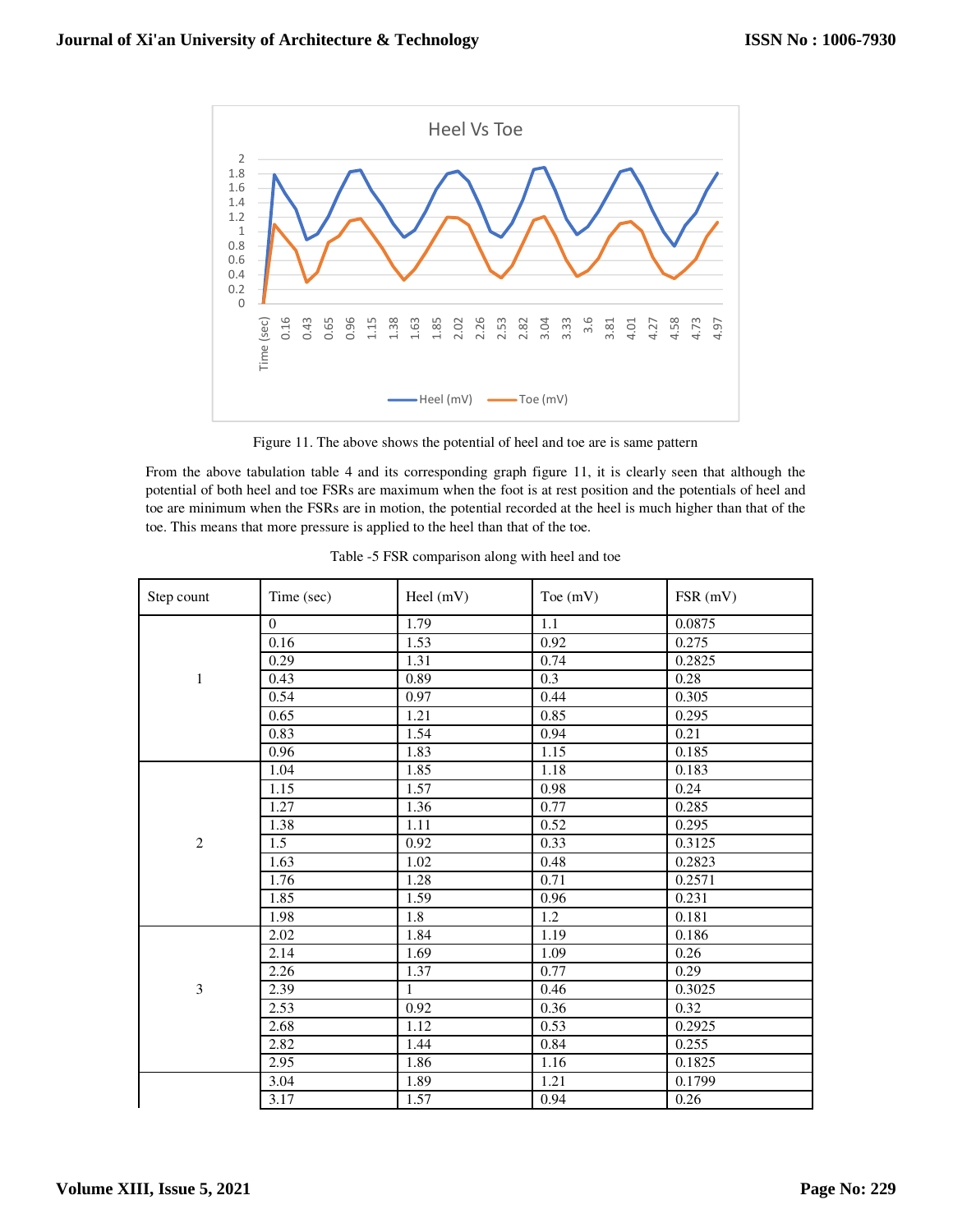|   | 3.33 | 1.18    | 0.61 | 0.28   |
|---|------|---------|------|--------|
| 4 | 3.42 | 0.96    | 0.38 | 0.2975 |
|   | 3.6  | 1.07    | 0.46 | 0.327  |
|   | 3.73 | 1.28    | 0.63 | 0.2725 |
|   | 3.81 | 1.55    | 0.93 | 0.2275 |
|   | 3.93 | 1.83    | 1.11 | 0.18   |
|   | 4.01 | 1.87    | 1.14 | 0.182  |
|   | 4.13 | 1.62    | 1.01 | 0.2525 |
|   | 4.27 | 1.29    | 0.65 | 0.295  |
|   | 4.41 | 1       | 0.42 | 0.3075 |
| 5 | 4.58 | $0.8\,$ | 0.35 | 0.2973 |
|   | 4.66 | 1.08    | 0.47 | 0.2876 |
|   | 4.73 | 1.26    | 0.62 | 0.2715 |
|   | 4.85 | 1.57    | 0.93 | 0.2275 |
|   | 4.97 | 1.81    | 1.13 | 0.179  |



Figure 12. The above graph shows the FSR comparison along with heel and toe

From the above tabulation Table 5 and its corresponding graph figure 12, it can be concluded that maximum potentials were recorded at the heel and toe while minimum potential was recorded from the FSRs when the foot was at rest position. Minimum potentials were recorded from the heel and toe and maximum potential was recorded from the FSRs when the foot was at stance and swing phase (in motion). And also, on comparing the potentials of heel and toe, heel produced higher potential values than toe. From the above drawn conclusions, step count can be measured accurately and precisely even when walked at a very slow speed.

## VI.CONCLUSION

In every step count, the maximum values obtained from the heel and toe are considered as the main input giving source. A step can be measured when the potentials of heel and toe are maximum within a stipulated time interval. If the FSR value is greater than 1.5 (average threshold value obtained from various readings), then it can be counted as a step. Also, within a particular interval of time, when the potential values obtained from the heel and toe are less, the potential values obtained from the foot strap is high. Hence, by this manner, the step count has been detected effectively.

## VII.FUTURE WORK

This prototype can be used to treat people with neurological disorders. It can also be used to treat people who suffer from motor related problems after getting ethical clearance. For every step that has been detected when an elderly person or a patient walks, a voice notification mentioning each step can be designed and incorporated. The number of steps walked will be viewed on the mobile phone of the individual and a daily activity chart can be provided for the same as a motivating factor rather than incorporating this on a smartwatch since the elderly